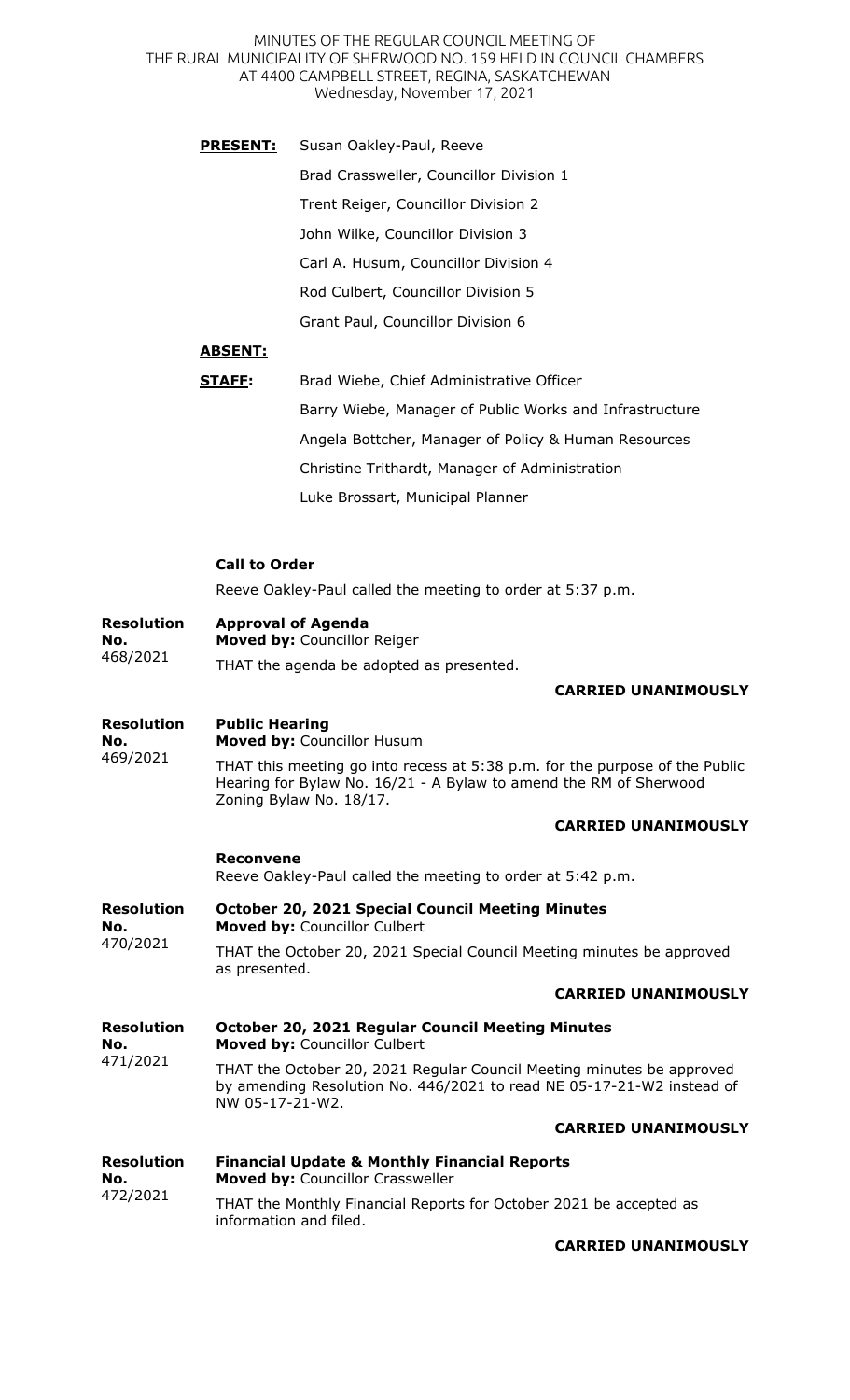## MINUTES OF THE REGULAR COUNCIL MEETING OF THE RURAL MUNICIPALITY OF SHERWOOD NO. 159 HELD IN COUNCIL CHAMBERS AT 4400 CAMPBELL STREET, REGINA, SASKATCHEWAN Wednesday, November 17, 2021

| <b>Resolution</b><br>No.<br>473/2021 | <b>Monthly Reserve Fund Summary</b><br>Moved by: Councillor Husum                                                                                                                                                          |
|--------------------------------------|----------------------------------------------------------------------------------------------------------------------------------------------------------------------------------------------------------------------------|
|                                      | THAT the Monthly Reserve Fund Summary for October 2021 be accepted as<br>information and filed.                                                                                                                            |
|                                      | <b>CARRIED UNANIMOUSLY</b>                                                                                                                                                                                                 |
| <b>Resolution</b><br>No.<br>474/2021 | <b>List of Accounts for Review</b><br>Moved by: Councillor Crassweller                                                                                                                                                     |
|                                      | THAT cheque numbers 19761 to 19826 totaling \$207,511.93 for October<br>2021, as outlined in the List of Accounts for Review, attached to and<br>forming part of these minutes, be accepted as information and filed; and, |
|                                      | THAT the Payroll and Electronic Funds Transfers for October 2021 totaling<br>\$251,338.85 be ratified.                                                                                                                     |
|                                      | <b>CARRIED UNANIMOUSLY</b>                                                                                                                                                                                                 |
| <b>Resolution</b><br>No.<br>475/2021 | <b>Public Works Operations and Projects Update - October</b><br>Moved by: Councillor Wilke                                                                                                                                 |
|                                      | THAT the October 2021 Public Works Operations and Projects Update report<br>be accepted as information and filed.                                                                                                          |
|                                      | <b>CARRIED UNANIMOUSLY</b>                                                                                                                                                                                                 |
| <b>Resolution</b><br>No.             | <b>Winter Maintenance Responsibilities</b><br>Moved by: Councillor Wilke                                                                                                                                                   |
| 476/2021                             | THAT the Winter Maintenance Responsibilities report be accepted as<br>information and filed.                                                                                                                               |
|                                      | <b>CARRIED UNANIMOUSLY</b>                                                                                                                                                                                                 |
| <b>Resolution</b><br>No.<br>477/2021 | Roads & Infrastructure Committee Update<br>Moved by: Councillor Culbert                                                                                                                                                    |
|                                      | THAT Administration add a fourth grader to the RM of Sherwood's Fleet of<br>Equipment to maintain the same level of service that was demonstrated in<br>2021; and,                                                         |
|                                      | THAT a CAT 150 15AWD Motor Grader be leased at a monthly payment of<br>\$4,345.94 plus taxes for 36 months with a residual payment of<br>\$247,700.00 plus taxes be approved.                                              |
|                                      | <b>CARRIED UNANIMOUSLY</b>                                                                                                                                                                                                 |
| <b>Resolution</b><br>No.<br>478/2021 | RZ 21-004 Rezoning from AG to HC for future Parcel A, within NE<br>Sec 5-17-20-W2 - 2nd Reading<br>Moved by: Councillor Reiger                                                                                             |
|                                      | THAT Bylaw No. 16/21 - A Bylaw to amend the RM of Sherwood Zoning<br>Bylaw No. 18/17, be read a second time.                                                                                                               |
|                                      | <b>CARRIED UNANIMOUSLY</b>                                                                                                                                                                                                 |
| <b>Resolution</b><br>No.<br>479/2021 | RZ 21-004 Rezoning from AG to HC for future Parcel A, within NE<br>Sec 5-17-20-W2 - 3rd Reading<br>Moved by: Councillor Wilke                                                                                              |
|                                      | THAT Bylaw No. 16/21 - A Bylaw to amend the RM of Sherwood Zoning<br>Bylaw No. 18/17, be read a third time and hereby adopted.                                                                                             |
|                                      | <b>CARRIED UNANIMOUSLY</b>                                                                                                                                                                                                 |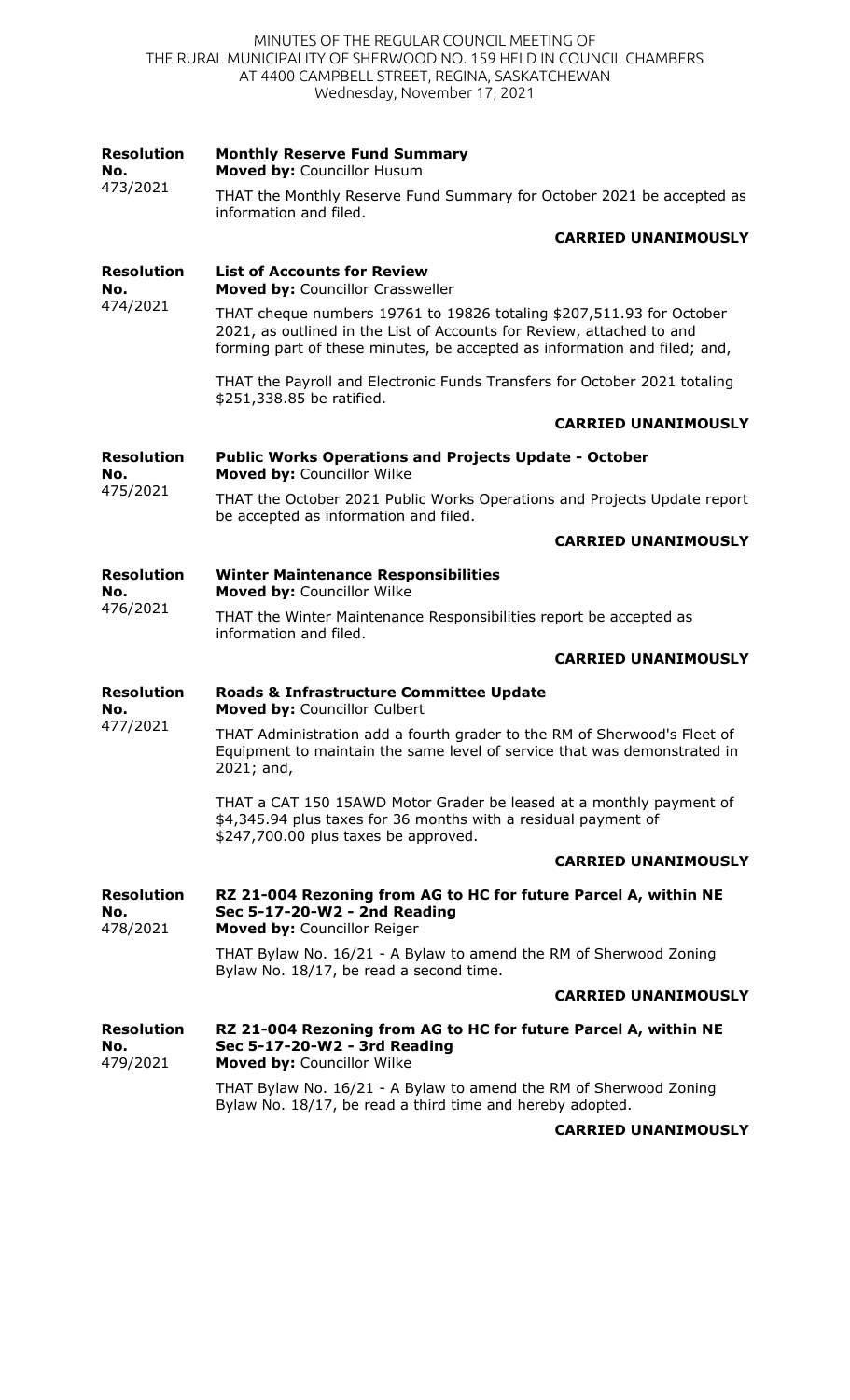| <b>Resolution</b><br>No.<br>480/2021 | SU 21-017 Surface Parcel Subdivision to remove a parcel tie at SE<br>24-17-19-W2M<br>Moved by: Councillor Crassweller                                                                                                                                                                                                                  |
|--------------------------------------|----------------------------------------------------------------------------------------------------------------------------------------------------------------------------------------------------------------------------------------------------------------------------------------------------------------------------------------|
|                                      | THAT proposed subdivision application SU 21-017 (Community Planning File<br>R0820-21R), which intends to subdivide by parcel tie removal; one 3.57ha<br>(8.82ac) parcel, and one 4.031ha (9.96ac) from quarter section SE 24-17-<br>19-W2M, be recommended for approval by Community Planning, subject to<br>the following conditions: |
|                                      | 1. Provision of cash-in-lieu of Municipal Reserve to the Municipality, as<br>required by Community Planning.                                                                                                                                                                                                                           |
|                                      | 2. Any future development of the site would require an approved<br>Development permit, which may require rezoning if a proposed use is<br>not offered within the Agricultural Zoning District.                                                                                                                                         |
|                                      | <b>CARRIED UNANIMOUSLY</b>                                                                                                                                                                                                                                                                                                             |
| <b>Resolution</b><br>No.<br>481/2021 | SU 21-008 Surface Parcel Subdivision to separate one 3.48 hectare<br>(8.60 acre) parcel from a source quarter section located at NW Sec<br>22-18-19-W2<br>Moved by: Councillor Culbert                                                                                                                                                 |
|                                      | THAT proposed subdivision application SU 21-008 (Community Planning File<br>R0189-21R), which intends to subdivide one 3.48ha (8.60ac) parcel from a<br>source quarter section located at NW 1/4 22-18-19-W2M be recommended<br>for approval by Community Planning with the following considerations:                                  |
|                                      | 1. 5 metre (16.4 ft) width of Road widening to be dedicated by plan of<br>survey along the frontage of Township Road 184.                                                                                                                                                                                                              |
|                                      | 2. Provision of cash-in-lieu of Municipal Reserve to the RM of Sherwood, as<br>required by Community Planning.                                                                                                                                                                                                                         |
|                                      | 3. Rezoning is not required as two of the existing three parcels are already<br>rezoned as Rural Residential.                                                                                                                                                                                                                          |
|                                      | <b>CARRIED UNANIMOUSLY</b>                                                                                                                                                                                                                                                                                                             |
| <b>Resolution</b><br>No.<br>482/2021 | Zoning Bylaw No. 18/17 Amendment - Agricultural (AG) Zoning<br><b>District Minimum Sizes</b><br>Moved by: Councillor Culbert                                                                                                                                                                                                           |
|                                      | THAT Bylaw No. 17/21 - A Bylaw to amend the RM of Sherwood Zoning<br>Bylaw No. 18/17, be read a first time.                                                                                                                                                                                                                            |
|                                      | <b>CARRIED UNANIMOUSLY</b>                                                                                                                                                                                                                                                                                                             |
| <b>Resolution</b><br>No.             | <b>Recess</b><br>Moved by: Councillor Wilke                                                                                                                                                                                                                                                                                            |
| 483/2021                             | THAT this meeting go into recess at 7:04 p.m.                                                                                                                                                                                                                                                                                          |
|                                      | <b>CARRIED UNANIMOUSLY</b>                                                                                                                                                                                                                                                                                                             |
|                                      | <b>Reconvene</b><br>Reeve Oakley-Paul called the meeting to order at 7:18 p.m.                                                                                                                                                                                                                                                         |
| <b>Resolution</b><br>No.             | <b>November.2021 - Administration Update</b><br><b>Moved by: Councillor Husum</b>                                                                                                                                                                                                                                                      |
| 484/2021                             | THAT the November 2021 Administration Update report be accepted as<br>information and filed.                                                                                                                                                                                                                                           |
|                                      | <b>CARRIED UNANIMOUSLY</b>                                                                                                                                                                                                                                                                                                             |
| <b>Resolution</b><br>No.<br>485/2021 | Custom Work Invoice 2021-00099<br><b>Moved by: Councillor Wilke</b>                                                                                                                                                                                                                                                                    |
|                                      | THAT Accounts Receivable Invoice # 2021-00099 in the amount of<br>\$1,043.92 for dust control on Accounts Receivable Account No. KLE001 be<br>transferred to Tax Roll No. 4141 000.                                                                                                                                                    |

## **CARRIED UNANIMOUSLY**